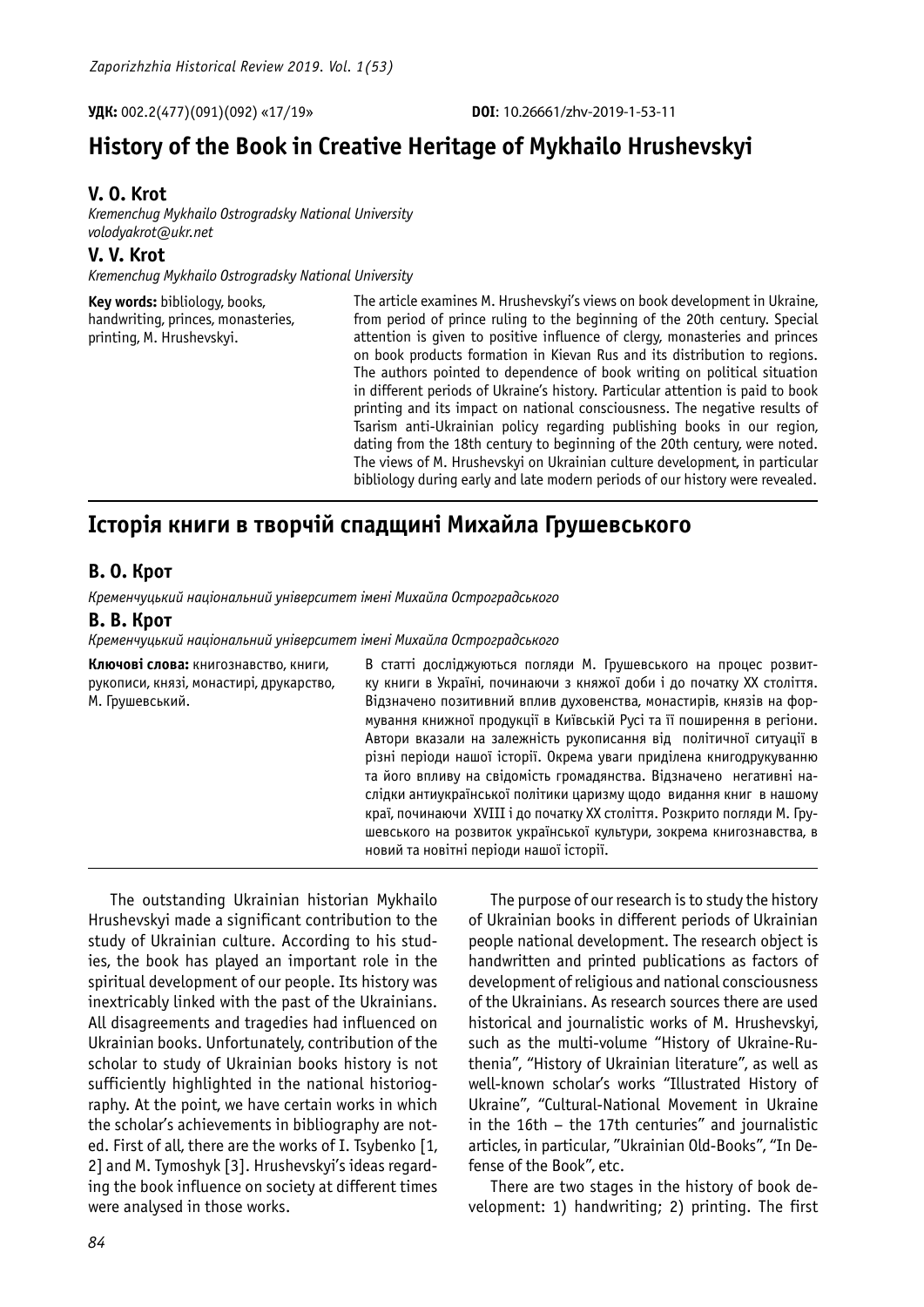stage was continued during the period of Kievan Rus and the Polish-Lithuanian Commonwealth since the 10th to the middle of the 16th centuries. The second one began in Western Europe since the middle of the 15th century, and became widespread in Ukraine at the second half of the 16th century.

While exposing the history of the book, M. Hrushevskyi approved that books had arrived to Rus' along with Christianity. The year 860 was considered as the starting point [5, P. 14]. This fact was perceived by many scholars as an evidence of Ruthenian language and literature early self-sufficiency. The first books were religious and mainly imported to Rus' from Byzantium. Those books were distributed among the clergy, princes and boyars. M. Hrushevskyi emphasized that the book science began under Volodymyr the Great, but took effect under Yaroslav the Wise. The scholar described this as follows: "Yaroslav sowed book words in the hearts of loyal people, and we reap the benefits of book studies" [5, P. 53]. The historian believed that representatives of educated strata were mostly gentlemen of the cloth, although education was supported by the princes and prominent boyars; commonly known book loving side of Yaroslav and erudition of Svyatoslav Yaroslavovich, Vsevolod, and Monomakh [5, P. 14].

Monasteries actively educated its flock. M. Hrushevskyi stated that according to the Student Statute, a library should be in every monastery, and attendance was recommended for brethren at certain time. According to the words of the Rev. Nestor, some of monks had their own collections of books, and they were engaged in reading with great diligence. A monastic library, which probably existed, was located in the church choir. Analysing these facts, M. Hrushevskyi came to conclusion that a book was common phenomenon in the monastery and it was no special meaning. Monks were the authors of the majority of spiritual works [4, P. 418].

Domestic-made books appeared in Rus' in about the middle of the 11th century. The first manuscript (so-called Ostromyrov Gospel, written in Kyiv) was dated year 1057. According to the historian, book tradition in Rus' was established approximately 60-70 years after the adoption of Christianity [5, P. 16]. Analysing the distribution, the scientist identified separate periods in it. The first of them falls on the middle of the 11th – the first half of the 12th century, time of the highest cultural and political rise of Kyiv state. After that the process of its collapse has begun. It is ended with the disastrous Mongol conquest of 1240. Books were affected by the political situation in the country. M. Hrushevskyi emphasized that at the first stage Kyiv

was the undisputed cultural centre, where majority of book production took place. Boors were written and duplicated in monasteries. At the second stage, in the middle of the 12th – the 13th centuries there was the gradual outflow of book products to the regions, primarily to the North. Political situation and the rivalry between Kyiv and Suzdal, in particular, affected the book craft. The scholar pointed to the fact that at North were hidden the majority of Ukrainian works of the 11th century, and few later works, when political and cultural life of the North and the South has already significantly departed, and Kyiv has ceased to be a real Metropolis as well as a source and model of education, literacy and culture of the whole Slavic East [5, P. 16].

The historian described the situation which had arisen in Ukrainian lands from the second half of the 14th to the first half of the 15th centuries as Dark Age. The scholar stated that book products had been really going through a period of deep stagnation [5, P. 14]. M. Hrushevskyi described the funds of the Suprassky Monastery library, founded by Metropolitan Joseph Soltan in the beginning of the 16th century, as an example of the book state in Ukrainian lands of that time [7, P. 338]. Having based on the analysis of the library catalogue, the scholar made general conclusions about the book products, which were spread at Ukrainian lands at the time, "This is not only the largest assortment, but also a very typical." [7, P. 342].

Dissemination of book printing in the middle of the 15th century did not immediately lead to radical changes in book status. At that time printed books resembled handwritten ones. According to M. Hrushevskyi, the first Cyrilic printed books appeared at the end of 15th century in Krakow, due to the efforts of Fyola. The forerunner of the late 16th century national renaissance was Zabludivka, the printing house of Khodkevych. It was founded by Moscow emigrants Ivan Fedorov and Pyotr Mstislavets on Belarus-Ukraine border at the estate of Hrehory Chodkiewicz. The first publication was the Gospel, begun in July 1568 and completed in March 1569.

In the last quarter of the 16th century Ostroh became the cultural centre of Ukraine. There were situated the best scholar facilities of that time, high school, and printing house. The scholar analysed literary production in detail, "Along with the Ostroh Academy, one way or another, comes the venerable part of what appeared in the modern journalistic-theological polemical literature in Ukraine and Belarus for a quarter of a century. From the "Key" of H. Smotrytskyi to "Trainos" written by his son" [7, P. 495].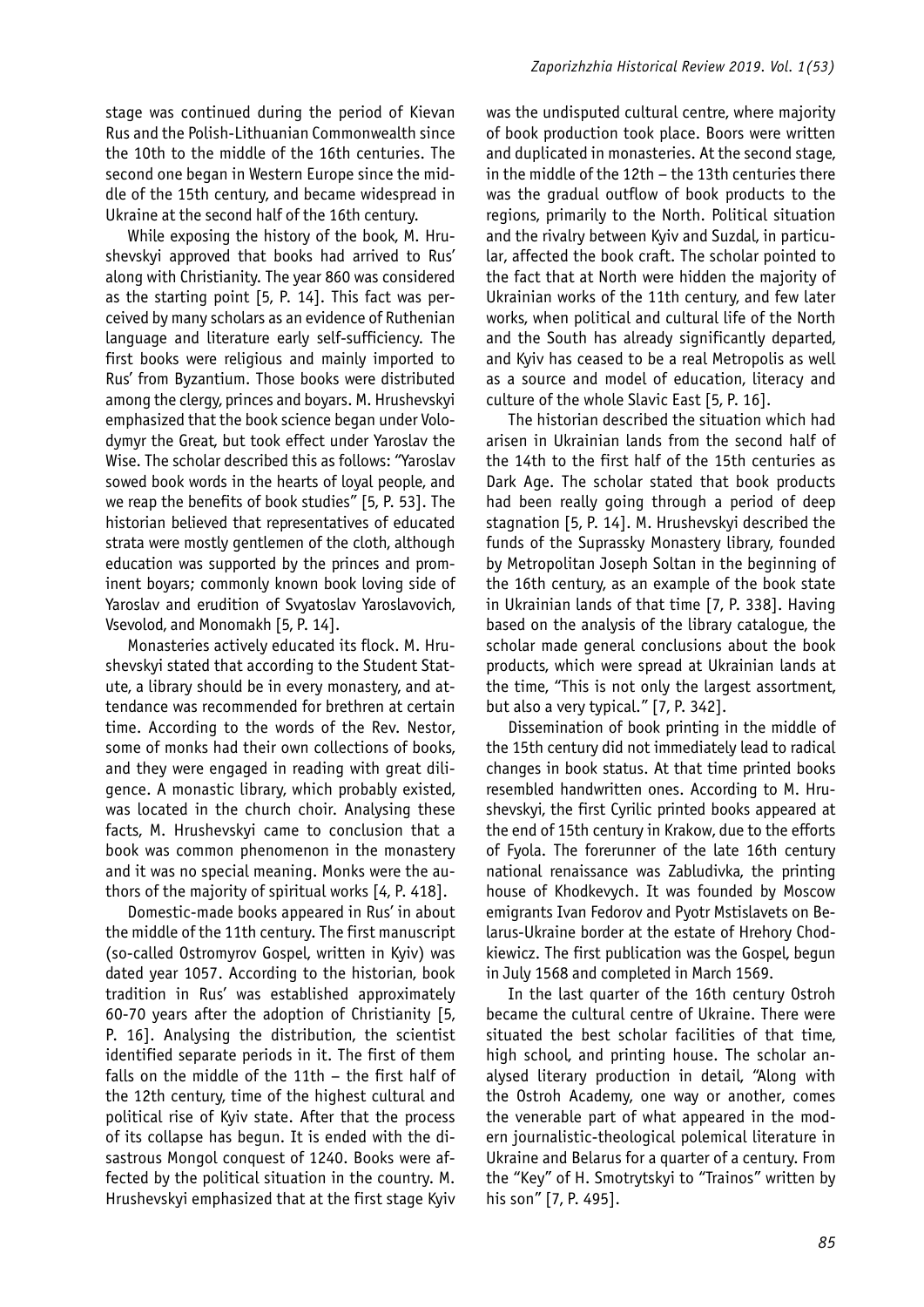In the 17th century Kyiv became a new cultural centre of Ukraine. The historian linked the further process of Ukrainian national renaissance to this city. In the ancient capital of Rus', the book production was actively developing. The further development of national culture was not possible without it. In Kyiv, due to efforts of the Orthodox hierarchy and brotherhood, a powerful printing house was created. Pechersk monastery, headed by Abbot Pletenetsky, played a significant role in elevating the cultural life in Kyiv. In 1615 he relocated the printing house from Lviv to the monastery. Assessing this work, M. Hrushevskyi wrote, "The new Pechersk printing house has released more books for fifteen years (1615-1630) than there had been released before it in all over Ukraine. There were a great equipment and good leaders devoted to their work" [6, P. 263].

In the notes to the seventh volume of "History of Ukraine-Ruthenia" M. Hrushevskyi submitted a complete list of works published by Pechersk Monastery printing house during 1617-1632. Of course, there were mostly religious works, which were used during worship services, such as "Psaltyr" or "Chasoslov". There were works of the Fathers of John Chrysostom Church, polemical works in defence of Orthodoxy, burial poem of P. Sahaidachnyi.

Due to election of P. Mohyla in 1632 as Metropolitan of Kyiv and Orthodox Church legalization Kyiv became a new cultural centre of Ukraine and Belarus. Describing the activities, M. Hrushevskyi wrote, "Kyiv religious and cultural institutions merged for several decades into one great powerful institution, led by the strong hand of Mohyla. His individuality highly influenced the entire nature of the cultural and religious life of those times, and Ukrainian cultural life in general." [8, P. 424]. Among the printed editions published at that time, the historian noted that "Trebnyk" is one of the largest monumental editions, its prosperous font in purely typographic manner is also one of the great works of Ukrainian graphics.

With the accession of Ukraine to the Russian state in 1654, book printing situation began to change. "Kyiv editions were often banned in Moscow, and in the 1670's and 80's with support of Patriarch Joakim a persecution of Ukrainian books was increased." [6, P. 424]. When in 1686, with the submission of the Ukrainian Church to Moscow Patriarchate, Russian authorities were able to ban Ukrainian books not only in Moscow but also all over Ukraine, "then the Moscow authorities' position highly influenced publishing movement." Soon it became a lingual and national matter. We can see how the royal government made attempts to control publishing business [6, P. 263]. The Poltava battle of 1709 and then the decree of 1720 were aimed at destroying any Ukrainian printed edition. M. Hrushevskyi gave an example that in year 1726 one was about to print in Kyiv the Akathist to saint Varvara, written by Metropolitan, but this was allowed only on condition that it would be translated into Russian. The scholar stated that in the 18th century a book art deteriorated along with the destruction of Ukrainian version of Church Slavonic language.

In the second half of 19th century, royal government did everything to destroy Ukrainian writing as a phenomenon of Ukrainian national culture. The proof of this policy was the Valuev Circular of 1863 and the Ems Ukaz of 1876. In order to publish book in Ukrainian, a special permission from the authorities was required. The situation slightly improved after the revolution of 1905, when the government cancelled the ban of Ukrainian-language printed publications. However, at that time Tsarism continued to hinder the development of Ukrainian books. On this occasion, I think it is necessary to quote a historian's words of 1908, aimed at protecting the Ukrainian book, which unfortunately have not lost their relevance today, "if you are interested in a book in Russian, you should borrow it but a book in Ukrainian you should buy and put on the table as a proof of your attentiveness and sincerity to Ukrainian cultural life and as an evidence of this life itself." [10, P. 53].

Analysing the life and the work of the Great Ukrainian, we come to the conclusion that he had researched book state in different periods of Ukrainian history and emphasized its beneficial influence on Ukrainian society. A role of printed publications in national renaissance period has increased. The scholar was convinced that it is impossible to educate Ukrainian people and turn it into a full-fledged nation without a book. Therefore, his creative heritage and practical activities were aimed to awaken interest in Ukrainian book.